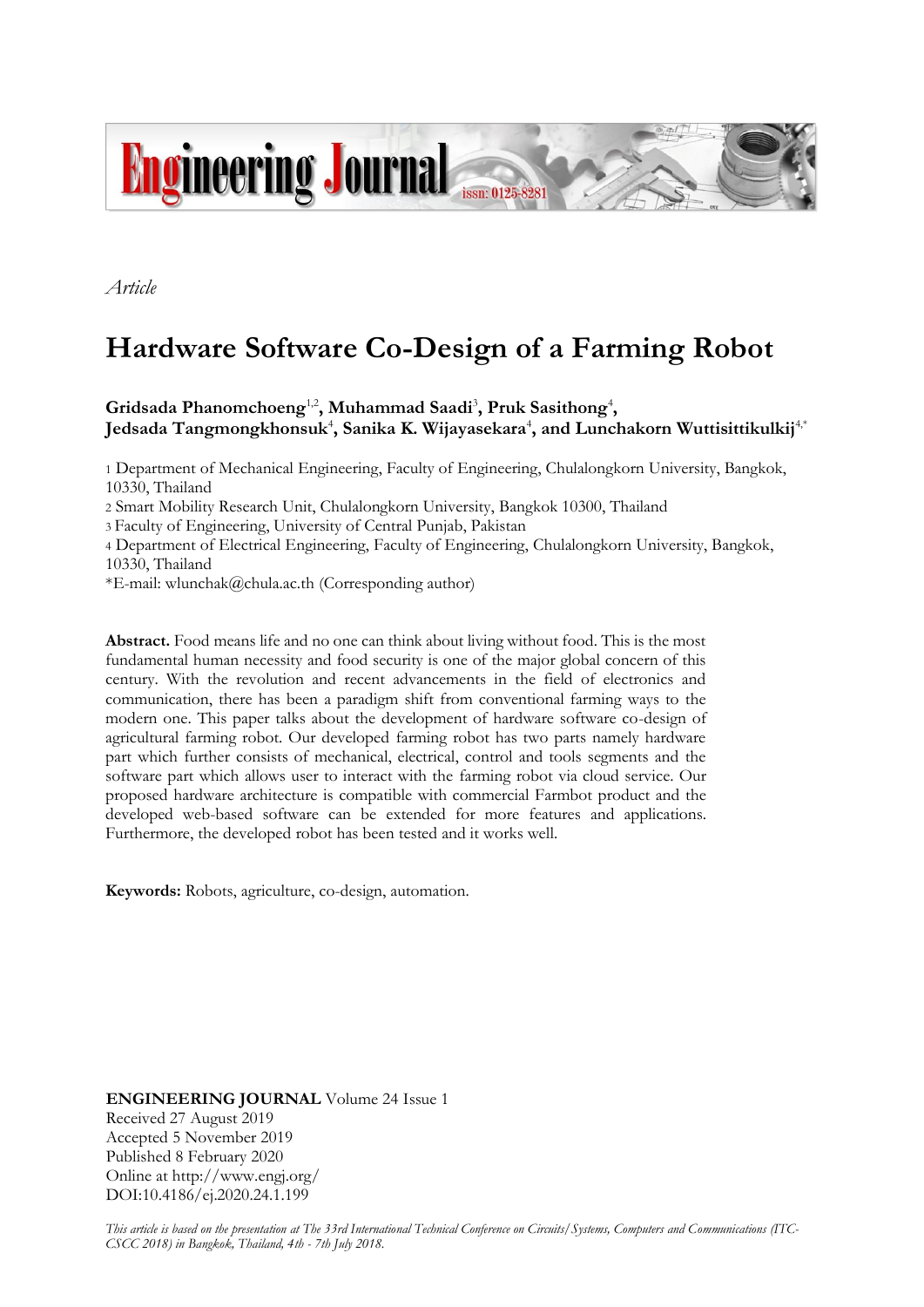#### **1. Introduction**

Food is the most important living being necessity. "End hunger, achieve food security and improved nutrition and promote sustainable agriculture" is the second sustainable development goal of United Nations (UN) by 2030 [1]. Despite untiring efforts both at regional and global level, more than 790 million people worldwide still suffer from hunger. It is safe to say that food security is one of the biggest global concern and this concern is also increasing with the increase in human population. Agricultural land is being converted into colonies and cities in order to accommodate the growing housing need. Countries like Thailand, Pakistan, India etc. where majority of the work force is associated with agriculture contributes less than 10% of the gross domestic product (GDP) to the country's economy. This is an alarming situation and with the unprecedented growth in human population, modern technologies should be used in agriculture sector in order to increase the growth of this sector in terms of yield and revenue [2].

There has been a paradigm shift in the use of technology in agriculture sector in the last decade, however, farmers from the developing countries are still lacking in modern tools usage primarily because of cost, unavailability of products in local market and lack of education. Human force is generally used for all the steps of crop growth starting from sowing, irrigation, monitoring the growth, pest control till harvesting. In order to cope up with the demand of food ingredients and enhance the economic returns, it is necessary to adopt autonomous/semiautonomous systems which can help and assist humans to have more productivity. There have been many success stories around the globe where robots are used to pick citrus fruits in United States, harvest tomatoes and pick up strawberries in China, picking dates from palm tree in Kingdom of Saudi Arabia, sowing rice by robots in Japan and irrigating crops autonomously in many parts of the world [3]. Apart from it, drones are being used for aerial monitoring of crops growth and looking for pests. Machine learning is being used inconjunction with the vision sensors to predict the outbreak of pests in the fields, detect the moisture level and many other parameters [4]. Automation of farms systems include agricultural robots, specialized sensors, real-time kinematics and internet of things (IOT) based setups. [5-10]. Talking more about these systems, the task is to control the application specific fertilizers, pest/water sprays, seed planters, fruit/vegetable picker, with the help of machine vision, cameras, range and distance sensors and actuators. Minimizing the hardware cost while maintaining reliability and redundancy in addition to user friendliness of the device is a key design challenge. Main systems of autonomous/semiautonomous robots are shown in Fig. 1 [7].

Farm robots are getting a lot attention these days because of their several advantages over manual system [5- 9]. This work is an extension of our previous works [14- 15]. In this paper, we have presented a hardware software co-design of a farming robot which has the ability to grow multiple types of crops in the soil bay and this idea was inspired by Farmbot [16-17] - a commercial open-source software and hardware platform for automatic farming robots[]. Additionally, seeding and plant watering are carried out automatically and efficiently throughout the crops life cycle virtually without using human labor. This work aims to build our own hardware prototype from scratch and yet compatible with the software platform of Farmbot. In order to accomplish these tasks, mechanical, electrical and control systems for the farming robot has been developed. The farmer (user) can control the farming robot from a computer via local network and customized the plan for growing the crops can be fed to it.

The rest of the paper is organized in the following manner. Section 2 talks about the overall system architecture followed by the hardware architecture of the farming robot in Section 3. Software architecture is discussed Section 4. Results and additive advantages of our designed farming robot are debated in Section 5 followed by the conclusion in Section 6.



Fig. 1. Typical systems inside an agriculture robot.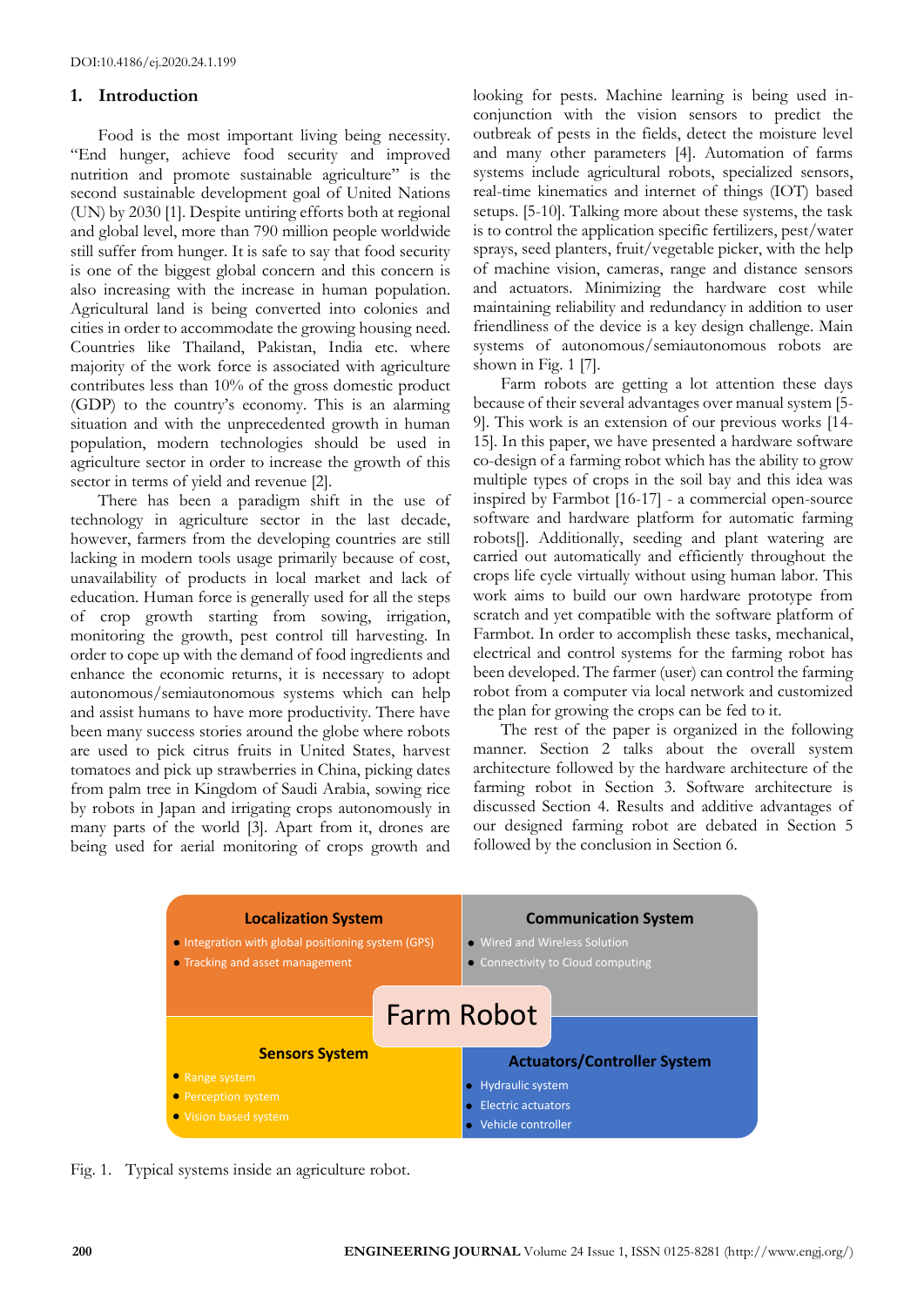

Fig. 2. Overall system architecture of a farming robot.

## **2. Overall System Architecture of a Farming robot**

The overall system architecture consists of the hardware and the software being used. Owing the complexity, it is better to visualize the system as shown in Fig. 2 and the details of each part will be discussed in the subsequent sections.

Various systems (mechanical, electrical, control and tools) can be controlled with the help of software system and the details of the software architecture will be discussed in Section 4. Overall structural dimensions of the farming robot is shown in Fig. 3. The whole system is 1 meter in length, 0.7 meter in width and about 0.8 meter in overall height.



Fig. 3. Structural dimensions of a farming robot.

## **3. Hardware Architecture of Farming robot**

As shown in Fig. 2, the hardware part of the farming robot consists of three main parts namely mechanical,

electrical and tools & control part and we will be discussing each part in detail in the subsequent section.

## **3.1. Mechanical System**

Our proposed farming robot, is in terms of mechanical structure, is primarily based on threedimensional Cartesian coordinate system namely X axis, Y axis and Z axis. This means that our mechanical structure can move in these coordinates. The movement of X and Y axis is governed by "Pinion Belt" mechanism which fixes the belt with the track and allow motors to move along with the construction along the track. Pinion belt mechanism is very useful for linear motion application as of ours. The Pinion Belt mechanism, as shown in Fig. 4, was chosen because of its flexibility to adjust the belt length, lower cost of the belt and the lower cost of maintenance. The drawback of this mechanism is that it is not very precise, however, the precision is enough to operate the system when used with the stepper motor with encoder [18].



Fig. 4. Pinon belt mechanism for our farming robot structure.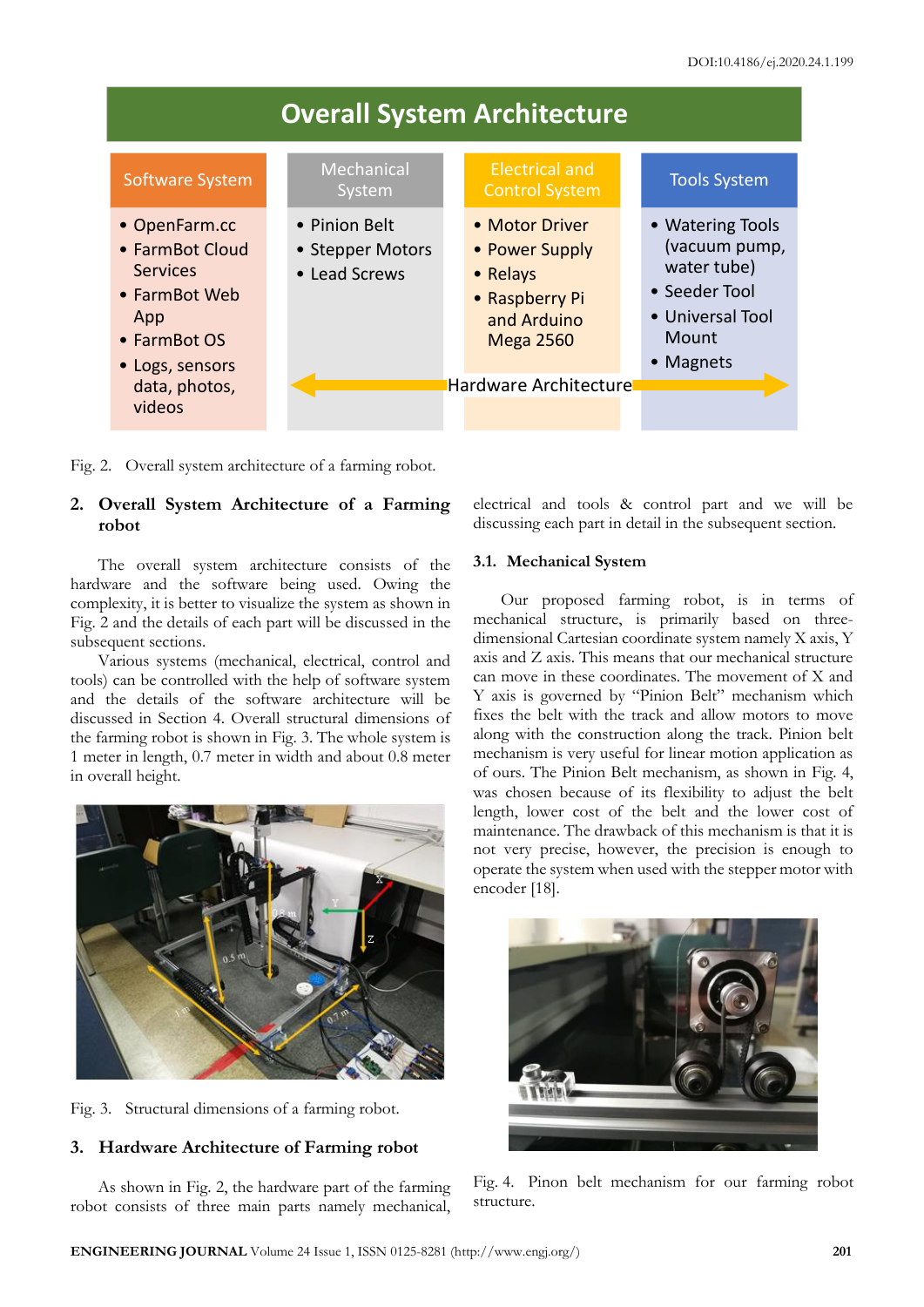For Z axis the "Lead Screw" mechanism is used for up and down movements which needs to be a lot more precise than Pinon belt. A lead screw has a thread optimized for reducing friction and is used frequently in many applications. Precise positioning and nonoverhauling can be obtained with a shorter lead, however, the main downside of lead screws is that they are mechanical inefficiency converting 20% to 80% of the applied torque into linear thrust and rest of the energy is wasted in the form of heat [19]. Furthermore, in our proposed scheme, the lead screw mechanism is made selflocking as well which will prevent any accident or damage to the crops. The lead screw mechanism is shown in Fig. 5. Figure 5(a) shows the motor of the linear stage which is connected to lead screw with a coupling. Motor is used to drive the lead screw. Figure 5(b) is the nut of the lead screw which is used to mount the tool and is also responsible for its vertical movement.



Fig. 5. Lead screw mechanism: (a) Top and (b) Bottom view.

## **3.2. Electrical and Control System**

For the system to operate in three independent axis, four step motors are employed, two of which are used for the motion in X axis, one is on the top of the gantry for movement in the Y axis and another is installed at the top to drive the lead screw, perpendicular to the gantry. Each motor is driven by a separate Sanyo Denki motor driver SANMOTION PBM0007846D using PWM technique with 12 volts power supply. Each stepper motor (as shown in Fig. 6) has 500 steps per revolution which is set at the motor driver. 32000 steps per second speed is used in all axis with 1000 steps per second acceleration and deceleration for smooth movement.



Fig. 6. External view of stepper motor.

An Arduino Mega 2560 board as (shown in Fig. 7) is responsible for the simultaneous control of all four motor drivers. This facilitates the universal tool mount to move in any desired location with any tools including the watering tool and the seeder. In addition, the Arduino board is used to control two solenoid valves for the watering tool and a vacuum pump for the seeder, and these tools are controlled through relays. The overall electrical and control segment is shown in Fig. 7.



Fig. 7. Overall electric and control system.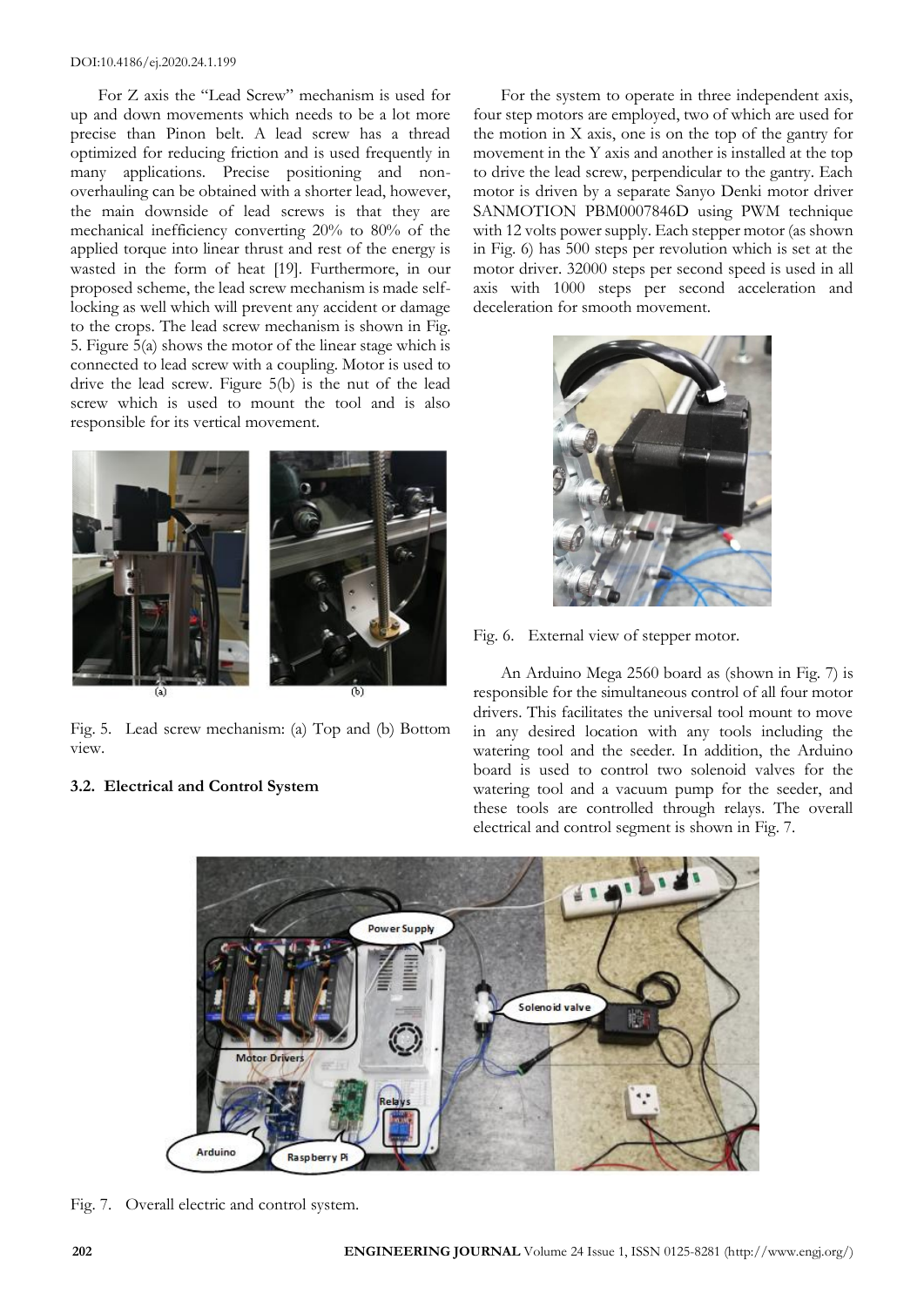For control calibrations, limiting switches are installed at both ends of each axis as shown in Fig. 8, allowing the system to calculate the farm space. All switches are connected to the Arduino board. The system consists of many wires such as the step signal, direction signal, limiting switch signal and power supply wiring. All wiring can be concluded in a wiring diagram as shown in Fig. 9. Plastic cable holders are used to hold all the wiring needed. The holders move with the mechanism, but they are rigid enough to hold their own weight with some additional support.



Fig. 8. Installation of limiting switch.

#### **3.3. Tools System**

Our tool set consists of a universal tool mount, a seeder tool and a watering tool. The universal tool mount is fixed at the lower end of the Z axis and can be moved around the farming area according to the control command received. The seeder and watering tools are placed on a tool holder plate fixed on the aluminum profile frame. All tool parts are made by 3D printing method, using ABS plastic with 20 percent density.

The watering tool and the seeder tool design is shown in Fig. 10. It can be firmly attached to the universal tool mount according to the three magnets as presented in Fig. 10 (b). The watering tool and the seeder tool designs are basically the same; consists of three holes for mounting magnets, another three holes made to be compatible with the universal tool mount which has the project tubes, and nine holes reserved for the purpose of sensor in the future.

The water source for the watering tool and the vacuum pump for the seeder tool are connected to the tool function using water tube and vacuum tube respectively and is controlled using Arduino Mega 2560 Microcontroller through active high relays. The control system for the tool function is shown as Fig. 11. From designs, the watering tool is recommended using with 3/16" tube with connector, which could release satisfying amount of water and could prevent leakage. The smallest size of seed that the seeder can deliver without slipping into the tube is about 2 mm diameter.



Fig. 9. Connection among various peripherals.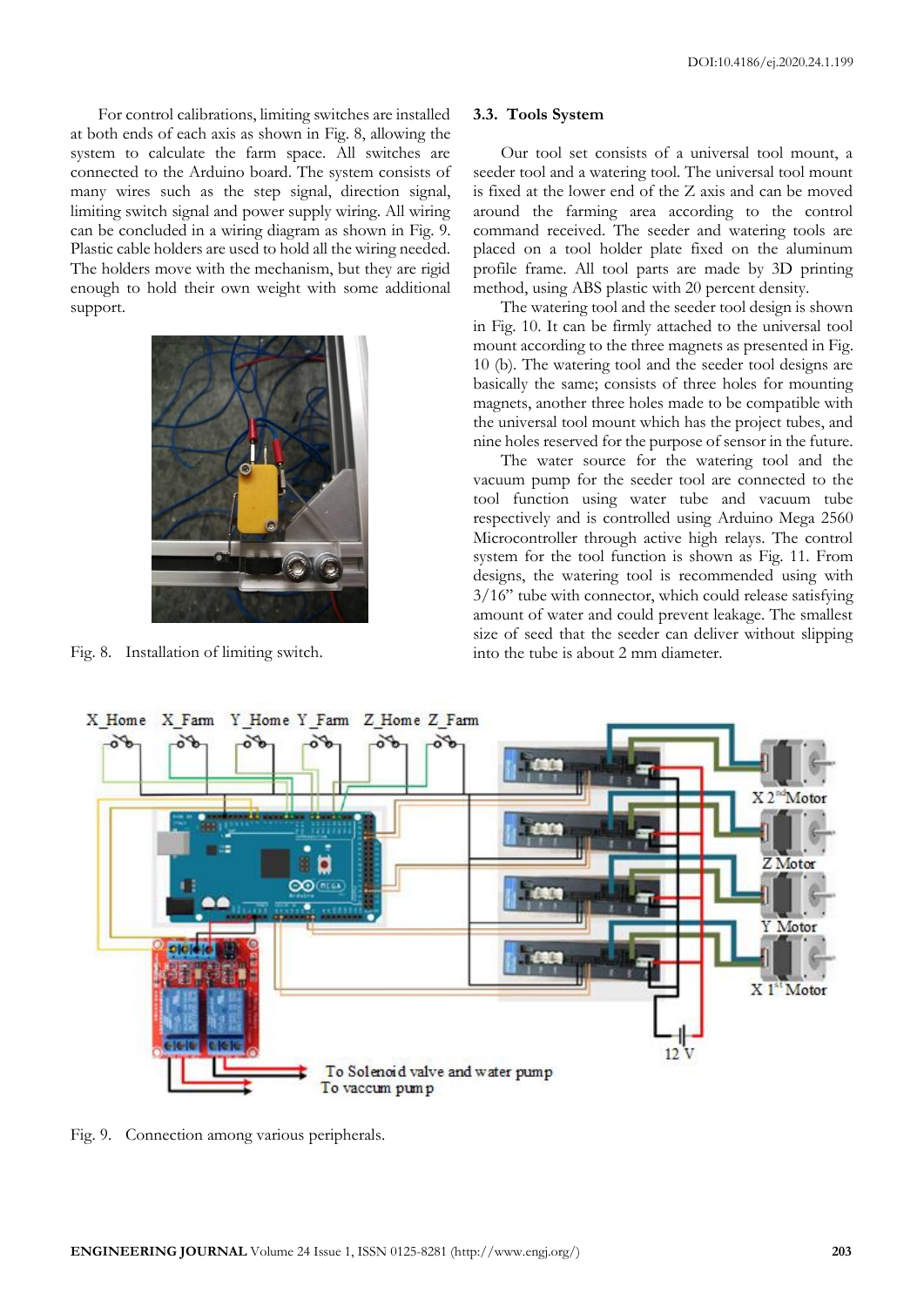

Fig. 10. (a) Watering and seeder tool; (b) Watering tool mount with universal tool mount.



Fig. 11. Overall structure of tool control.

## **4. Software Architecture of Farming robot**

#### **4.1. Overall Software Architecture**

The overall software architecture and its hardware codesign is shown in Fig. 12. There are three main components in it. The first one is the development of graphical user interface (GUI) which is used to control and govern the farming robot. Details about the GUI will be discussed in Section 4.2. User is not directly connected with the farming robot but with the help of cloud service. These services are provided by Network Platform for Internet of Everything (NETPIE). So the instructions are routed from the user to the farming robot via NETPIE. The farming robot has two main components. The first one is the Raspberry Pi which is working as a server. Clients can connect to IP of this Raspberry-pi in order to communicate. The raspberry-pi sends commands to the Arduino (the second part of farming robot) which is responsible for motions of the farming robot's motors. Arduino board is facilitating the function of simultaneous control of all four linear bipolar motor drivers. The universal tool mount has the ability to move to any desired location carrying the watering and seeding tools. Furthermore, the Arduino is also responsible to control the solenoid valves for the watering tool and a vacuum pump for the seeder.

Initially, the program builds a connection between Raspberry-pi and Arduino. These two board communicated with each other via serial communication. Python serial library is added first and then Arduino's port is defined which establishes a connection. Then, the Raspberry-pi (which is acting as a server) has an IPv4 address. The program assigns an IP address to the server and the port 8000. The server has a provision to establish connection with the number of clients simultaneously.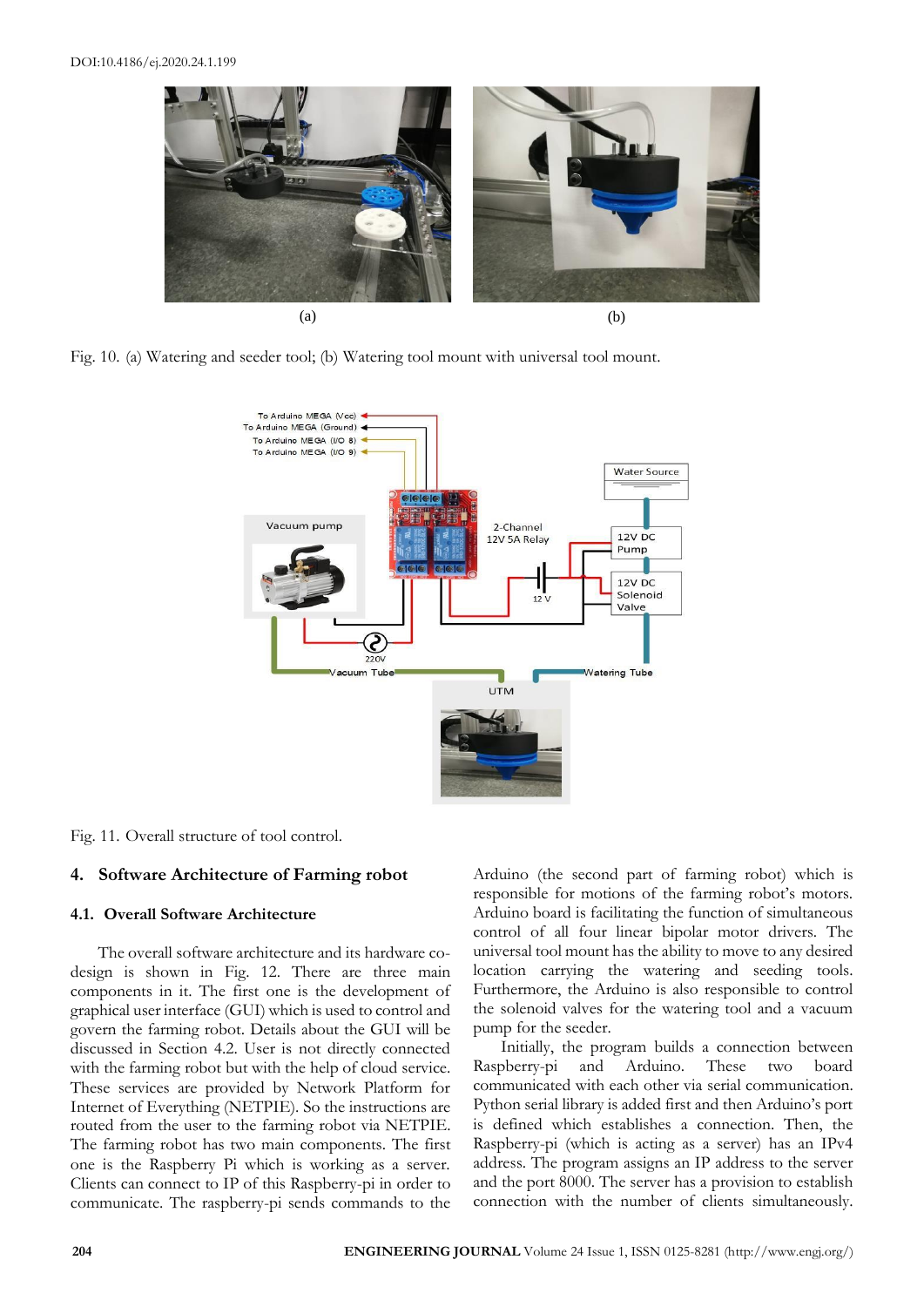Once connection is established, client is ready to send the signals to the Raspberry-pi over the local network. Finally, using a loop, we make our server to receive commands from clients iteratively otherwise the server can take only one command and get close. Unicode character encodings "UTF-8" is used for encoding the inputs.

#### **4.2. Development of Graphical User Interface**

In order to control the farming robot remotely, we developed a self-explanatory GUI which is shown in Fig. 14. Python language is used to develop this GUI. Our developed GUI has a base window (as shown in Fig. 14(a)) which refers to our virtual farm. This window can be adjusted in a ratio of actual farm's width and length. The user can plan the farm crops using the GUI and various type of crops can be sown in the farm. The grid line refers to the location of actual farm. The GUI also gives liberty to the user to delete or move some vegetable/fruit to some other location. When the user has selected the crops, then user has to place them on the grid and click on "plant" and "watering" button to plant and giving water to the crops. These actions made on GUI will instruct the

farming robot to perform these operation in actual. The overall process of farming robot program is shown in the class diagram as per Fig. 15.

#### **5. Results**

By automating the farms, countless advantages can be achieved in terms of avoiding human labour in harsh weathers, precision, remote monitoring and so on. Our developed farming robot can work by using local network in contrast with open source web application which requires internet connection and the our developed web application as long as the system connected with the Internet. Furthermore, it is convenient and easy to develop additional features, optimize the already existing features of the developed Farming robot as compared to the conventionally used open source farming robot.

The complete developed system has been tested and is reported to work precisely. All the mechanical, electrical, control and tool systems have been developed from the scratch which gives liberty to the developers to further enhance the performance of the developed farming robot in future.



Fig. 13. Overall software architecture of developed Farming robot.



Fig. 14. Development of graphical user interface.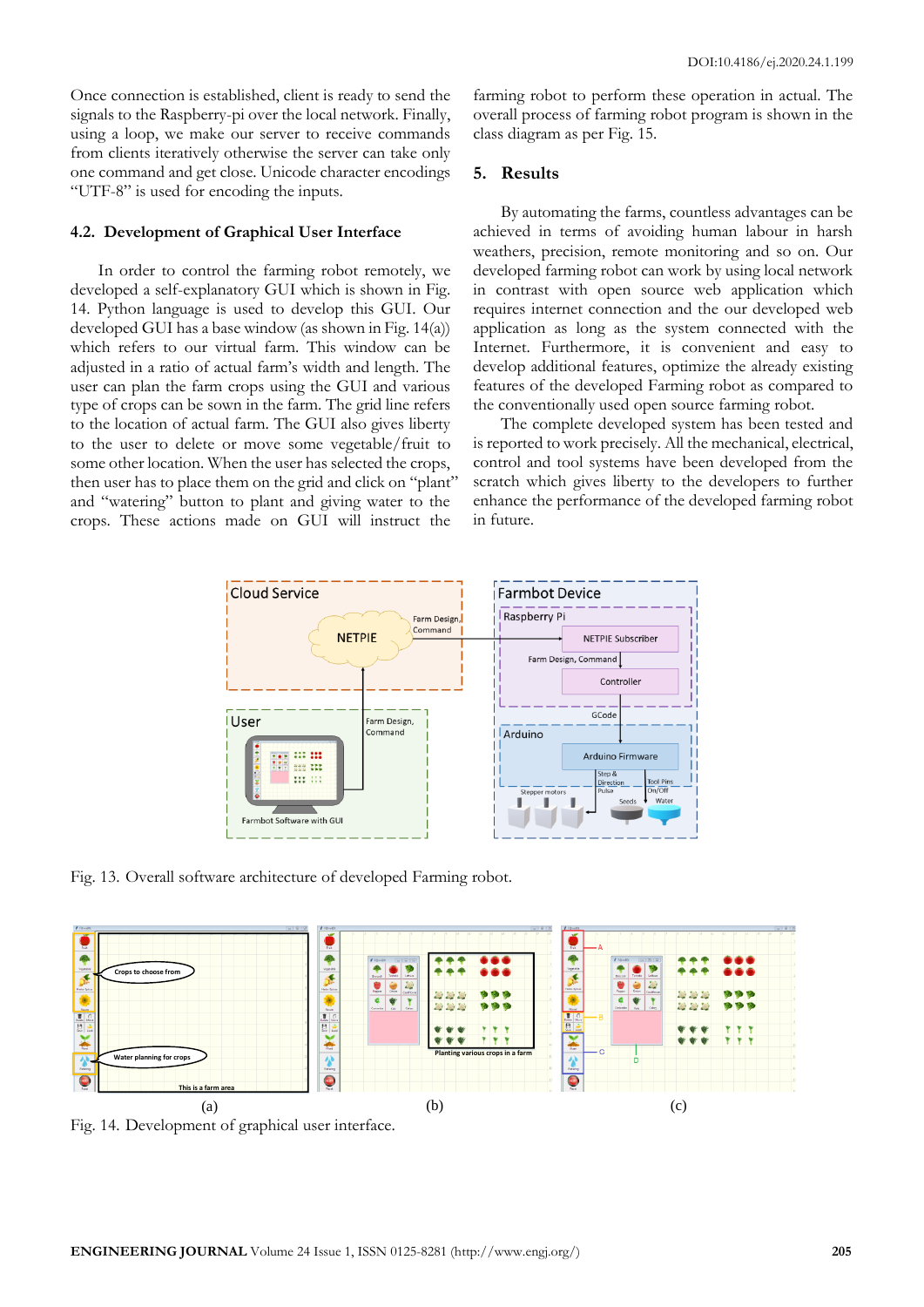

Fig. 15. The class diagram of farming robot program.

## **6. Conclusion**

This paper presents the design and implementation of farming robot which can be controlled from the smart device. The software design of the farming robot primarily consists of two main parts i.e. GUI development and communication among the user and various hardware entities which includes mechanical, electrical, control and tools components. As far as communication part is concerned, we use cloud services to build a connection between the user and the farming robot via NETPIE. The GUI is developed using Python. The GUI gives freedom to the user to plan the vegetation of various fruits and vegetables in a farm. Once the plan is done, it can be loaded and with the command "plant" it will send the instructions to the farming robot to plant the planned crops in actual. Watering of the crops can also be done via passing the commands from the GUI to the farming robot. The proposed system has several advantages over open source web applications such as reduced latency, connection establishment via local network and further optimizing the prototype in future.

## **Acknowledgements**

This Research is funded by Chulalongkorn University: CU\_GI\_62\_05\_21\_01

#### **References**

- [1] A.D. Jones and G. Ejeta, "A new global agenda for nutrition and health: the importance of agriculture and food systems," *Bulletin of the World Health Organization*, 94(3),2016, pp.228.
- [2] R. Kuijpers and J. Swinnen, "Value chains and technology transfer to agriculture in developing and emerging economie," *American Journal of Agricultural Economics*, 2016, pp.1403-1418.
- [3] S.S.H. Hajjaj and K.S.M. Sahari, "Review of research in the area of agriculture mobile robots," *In The 8th International Conference on Robotic, Vision, Signal Processing & Power Applications*, Springer, Singapore, 2014, pp.107-117.
- [4] A. Milioto, P. Lottes, and C. Stachniss, "Real-time semantic segmentation of crop and weed for precision agriculture robots leveraging background knowledge in CNNs," *In 2018 IEEE International*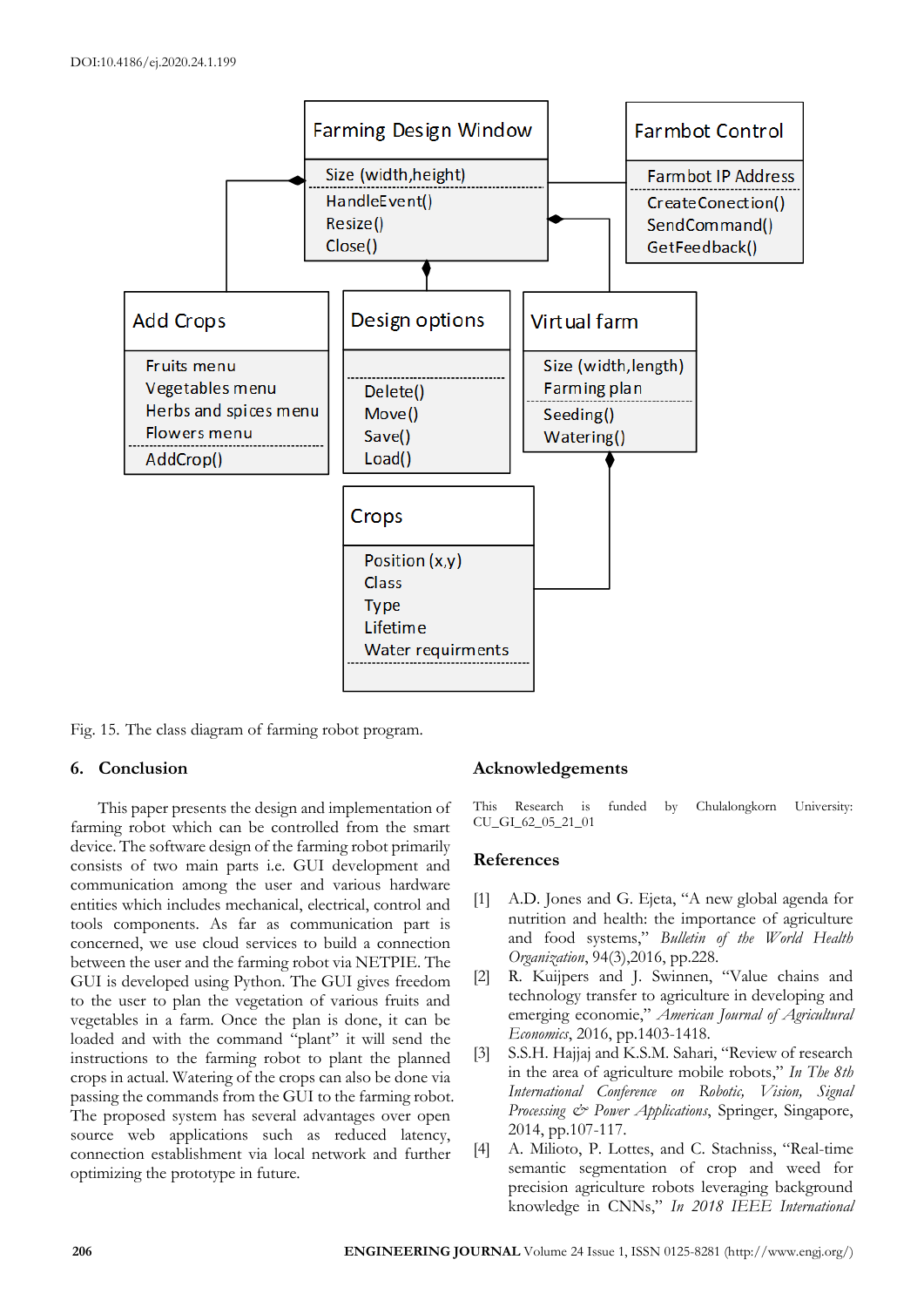*Conference on Robotics and Automation* (ICRA), IEEE, 2018, pp. 2229-2235.

- [5] B. Åstrand and A.J. Baerveldt, "An agricultural mobile robot with vision-based perception for mechanical weed control," *Autonomous robots*, 13(1), 2002, pp.21-35.
- [6] M. Li, K. Imou, K. Wakabayashi, and S. Yokoyama, Review of research on agricultural vehicle autonomous guidance. *International Journal of Agricultural and Biological Engineering*, 2(3), 2009, pp.1- 16.
- [7] L. Emmi, M. Gonzalez-de-Soto, G. Pajares and P. Gonzalez-de-Santos, "New trends in robotics for agriculture: integration and assessment of a real fleet of robots," *The Scientific World Journal*, 2014.
- [8] [8] Sundmaeker, H., Verdouw, C., Wolfert, S. and Pérez Freire, L., 2016. Internet of food and farm 2020. Digitising the Industry-Internet of Things connecting physical, digital and virtual worlds. Ed: Vermesan, O., & Friess, P, pp.129-151.
- [9] S.R. Rupanagudi, B.S. Ranjani, P. Nagaraj, V.G. Bhat, V.G., and G. Thippeswamy, "A novel cloud computing based smart farming system for early detection of borer insects in tomatoes," *In Communication, Information & Computing Technology (ICCICT), 2015 International Conference on IEEE*, 2015, pp. 1-6.
- [10] S. Wolfert, L. Ge, C. Verdouw, and M.J. Bogaardt, "Big data in smart farming–a review," *Agricultural Systems*, 153, 2017, pp.69-80.
- [11] O. Vermesan, A. Bröring, E. Tragos, M. Serrano, D. Bacciu, S. Chessa, C. Gallicchio, A. Micheli, M.

Dragone, A. Saffiotti, and P. Simoens, "Internet of robotic things: converging sensing/actuating, hypoconnectivity," *Artificial Intelligence and IoT Platforms*, 2017.

- [12] H. Burema, and A. Filin, Bee Robotics Corporation, 2016. "Aerial farm robot system for crop dusting, planting, fertilizing and other field jobs," *U.S. Patent* 9,382,003, 2016.
- [13] T. Geller, "Farm automation gets smarter," *Communications of the ACM*, 59(11), 2016, pp.18-19.
- [14] J. Tangmongkhonsuk, A. Meena, P. Sasithong et al., "Development of a Software Program for Automatic Cartesian Farming Robot," *2nd International Conference on Advanced Information Technologies (ICAIT)*, Yangon, Myanmar, 2018.
- [15] Y. Monplub, N. Intaratanoo, C. Wichitphan et al., "A Prototype of Automatic Cartesian Farming Robot," *International Technical Conference on Circuits/Systems, Computers and Communications* (ITC-CSCC), 2018.
- [16] Farmbot Official Website [Online], 2014 [Accessed: August 2018], Available: https://farm.bot/
- [17] Intro to FarmBot Genesis [Accessed: October 2018] Available https://genesis.farm.bot/docs.
- [18] N. Sclater and N.P. Chironis, *Mechanisms and mechanical devices sourcebook* (Vol. 3). New York: McGraw-Hill, 2001.
- [19] K.K. Varanasi, and S.A. Nayfeh. "The dynamics of lead-screw drives: low-order modeling and experiments*," Journal of dynamic systems, measurement, and control*, 126(2), 2004, pp.388-396.



**Dr. Gridsada Phanomchoeng** received the B.S. degree from Chulalongkorn University, Bangkok, Thailand, in 2002, and the M.S. degree in aerospace engineering and mechanics and the Ph.D. degree in control science and dynamical systems from the University of Minnesota, Twin Cities, Minneapolis, MN, USA, in 2007 and 2011 respectively.

 In 2012, he was a Postdoctoral Researcher in Dr. Rajamani's mechanical engineering laboratory at the University of Minnesota, Twin Cities.Currently, he is a faculty member of Mechanical Engineering at Chulalongkorn University, Bangkok, Thailand.

 Dr. Gridsada's research interests include advanced control system design, observer design for nonlinear systems, system identification, applications to automotive systems, energy harvesting and

machine vision.



**Lunchakorn Wuttisittikulkij** was born in Bangkok, Thailand. He received the B.Eng degree in Electrical Engienering, Chulalongkorn University, Thailand, M.Sc. degree in Telecommunication and Information System from the University of Essex, UK and the Ph.D. degree in Electronic System Engineering from the University of Essex, UK.

 Since 1997, he joined Chulalongkorn University as a lecturer. He is the co-author of 15 books and more than 100 articles. His research interests include optical network design and optimization, medium access control protocols, virtual reality for education, wireless communications and 5G networks.